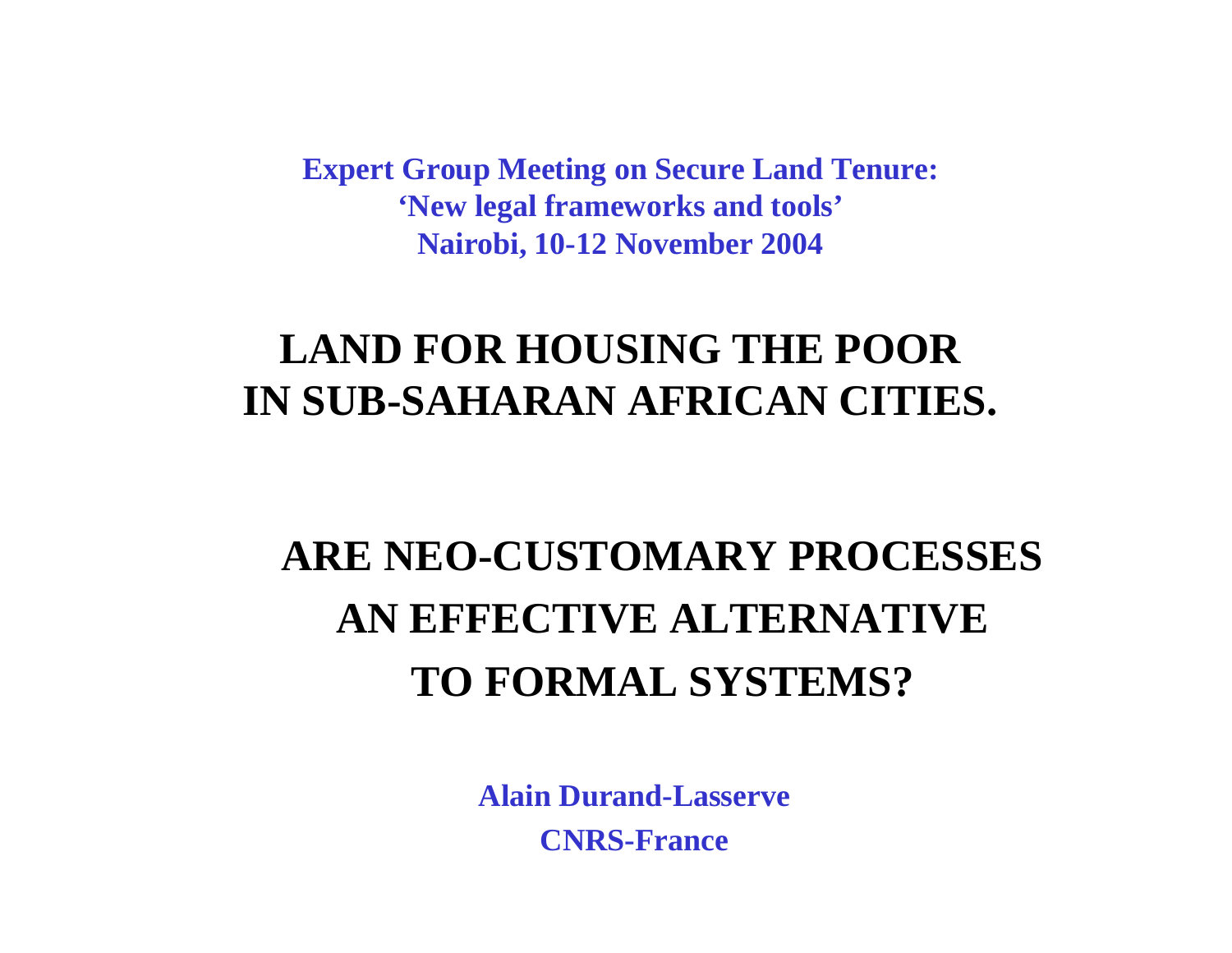#### **FINDINGS OF A RESEARCH ON :**

#### **CUSTOMARY LAND DELIVERY SYSTEMS IN SUB-SAHARAN AFRICAN CITIES**

**9 countries covered in 2003-2004 :**

- **\* Benin (Cotonou & Porto Novo)**
- **\* Cameroon (Douala & Yaounde)**
- **\* Ghana (Kumasi)**
- **\* Kenya (Nairobi)**
- **\* Namibia (Windheok)**
- **\* Senegal (Dakar)**
- **\* South Africa (Mandela Village, Gauteng Province)**
- **\* Tanzania (Dar es Salaam)**
- **\* Uganda (Kampala).**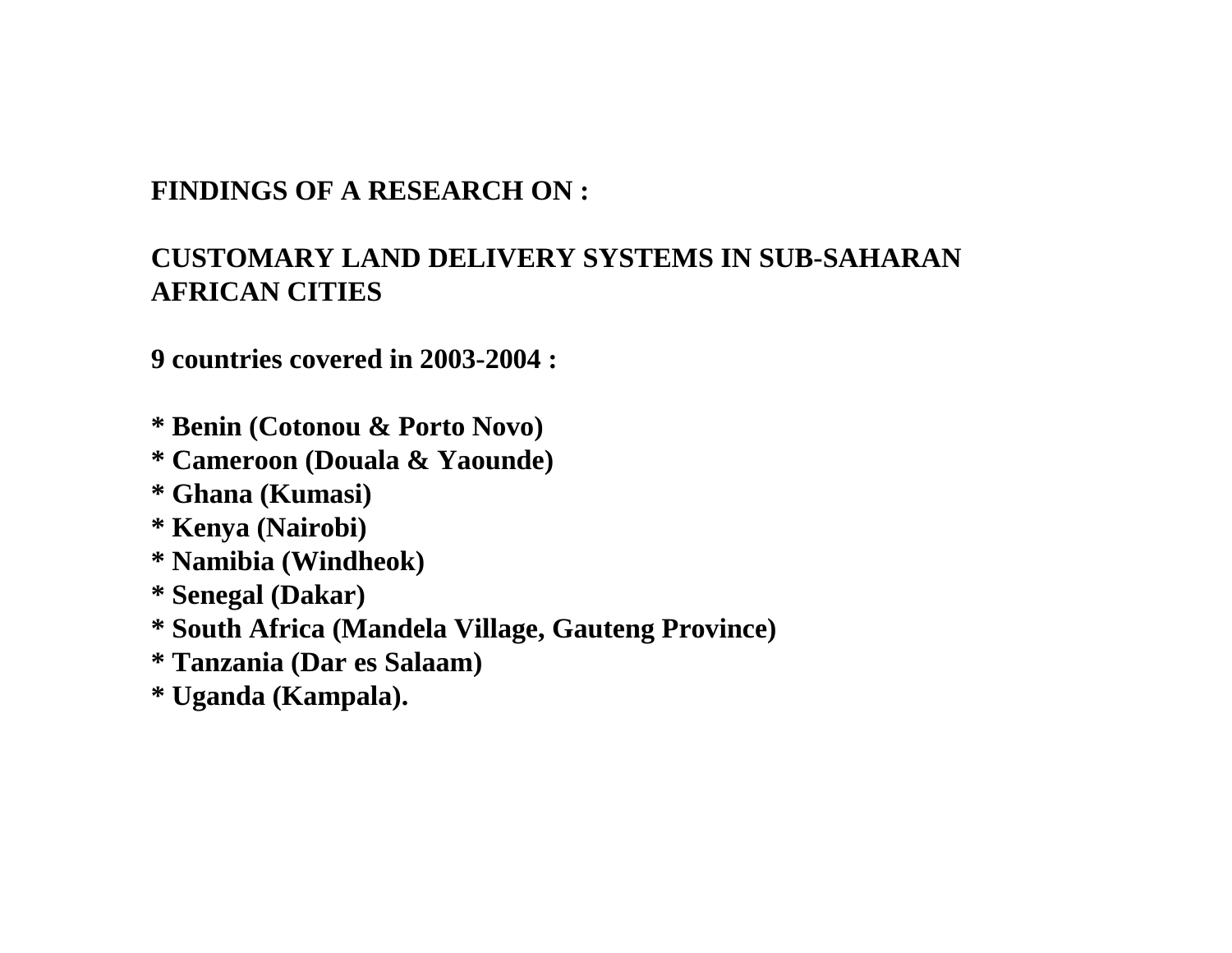## **Focus on three issues:**

**1. What is the role of neo-customary land delivery systems regarding access to land for housing the poor in sub-Saharan African cities?**

**2. What are the current changes and trends regarding neo-customary land delivery practices in urban and suburban areas?**

**3. Are customary land delivery systems viable and sustainable alternatives to formal systems in providing the poor access to urban land?**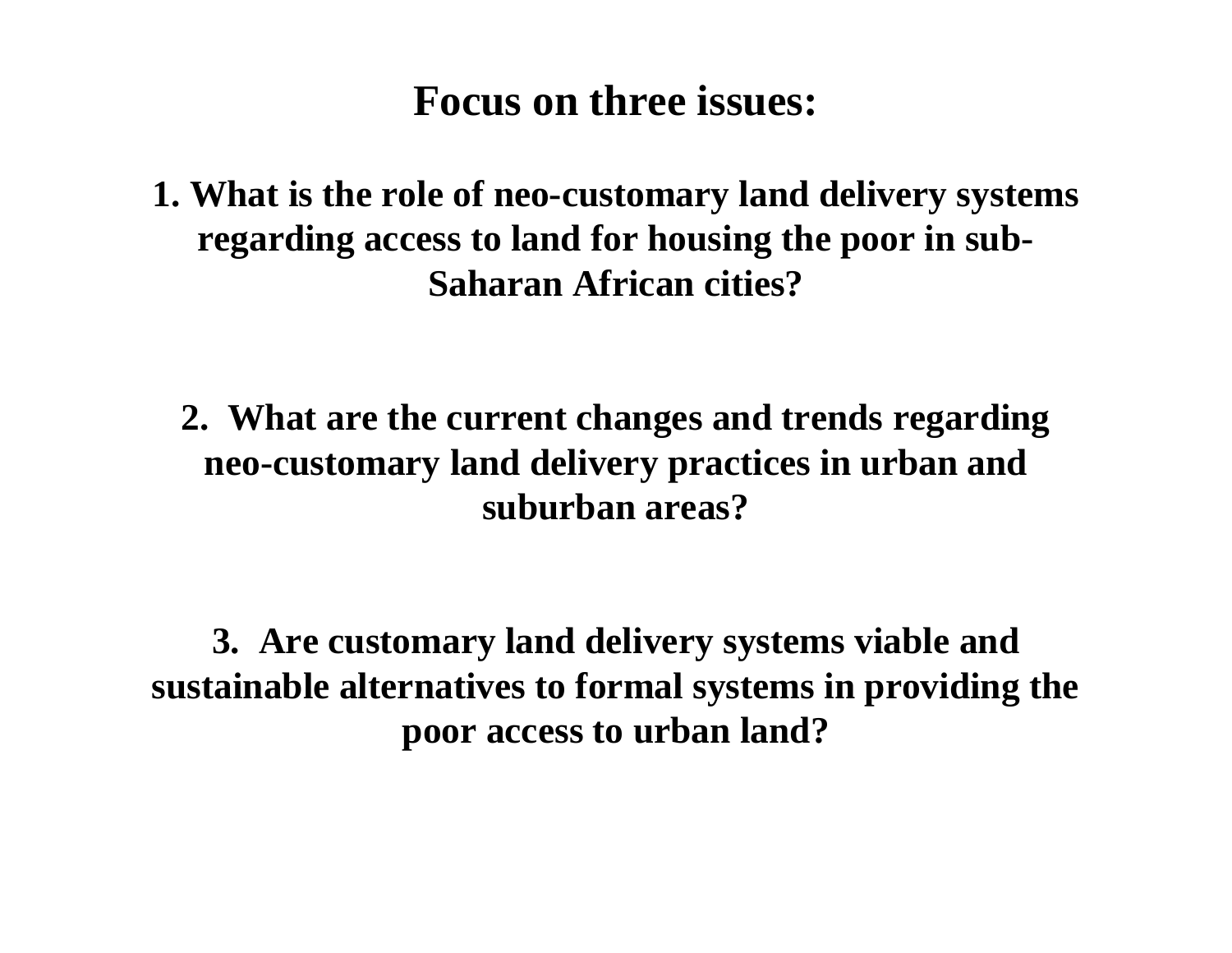**1**

### **WHAT IS THE ROLE OF NEO-CUSTOMARY LAND DELIVERY SYSTEMS REGARDING ACCESS TO LAND FOR HOUSING THE POOR IN SUB-SAHARAN AFRICAN CITIES?**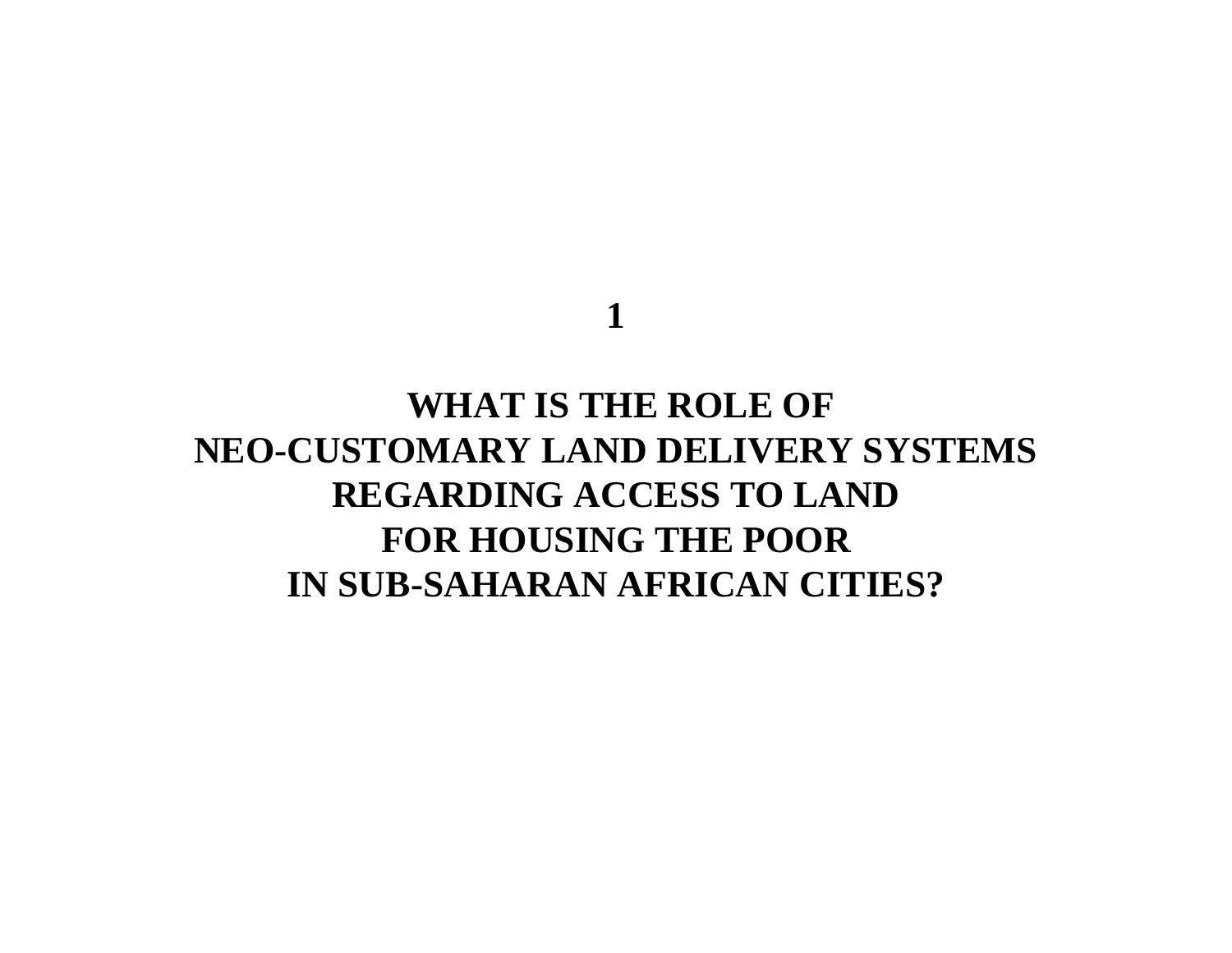#### *1.1. Regional context*

\* **2000-2020: nearly 90 % of the population growth in Sub-Saharan Africa will take place in urban areas**

\* **The urban poor (+ low and middle income groups) do not have access to land provided by public sector and formal private sector**: - **public provision of serviced land and housing in steady decline (excepted in South Africa)** 

- **no contribution from formal private sector unless heavily subsidised**

**\* African continent: the largest proportion of the urban population living in informal settlements . 73% in "slums"**

- **no proper access to basic urban services**

- **less security of tenure than in formal settlements**

\* **At the periphery of cities, informal land delivery processes strongly influence by actors referring to customary legitimacy**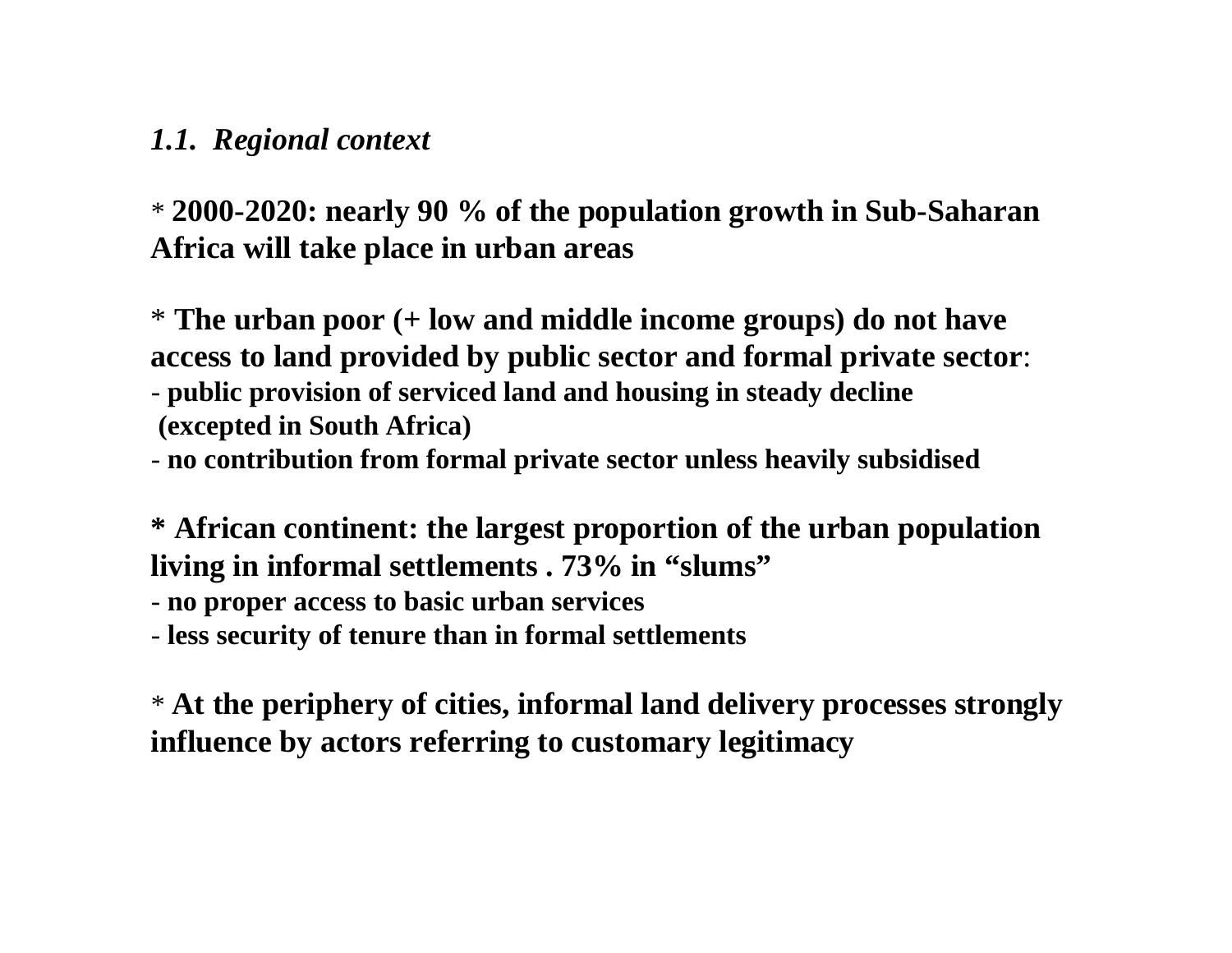#### *1. 2. Emerging forms of customary land delivery in urban areas*

#### *1.2.1. Customary and neo-customary land delivery systems*

**\* Customary land management practices : surprising capacity to adapt to the new economic and social conditions and to the rapid spatial expansion of urban areas**

**\* In rural areas, customary land "ownership" refers to:**

- **communal possession of rights to use and allocate land by a group sharing the same cultural identity**.

- **social institutions within the group defend/protect these rights against other claims to the land**

**\* In urban areas, customary land delivery is being replaced by "neocustomary practices": a combination of reinterpreted customary practices with other informal and formal practices**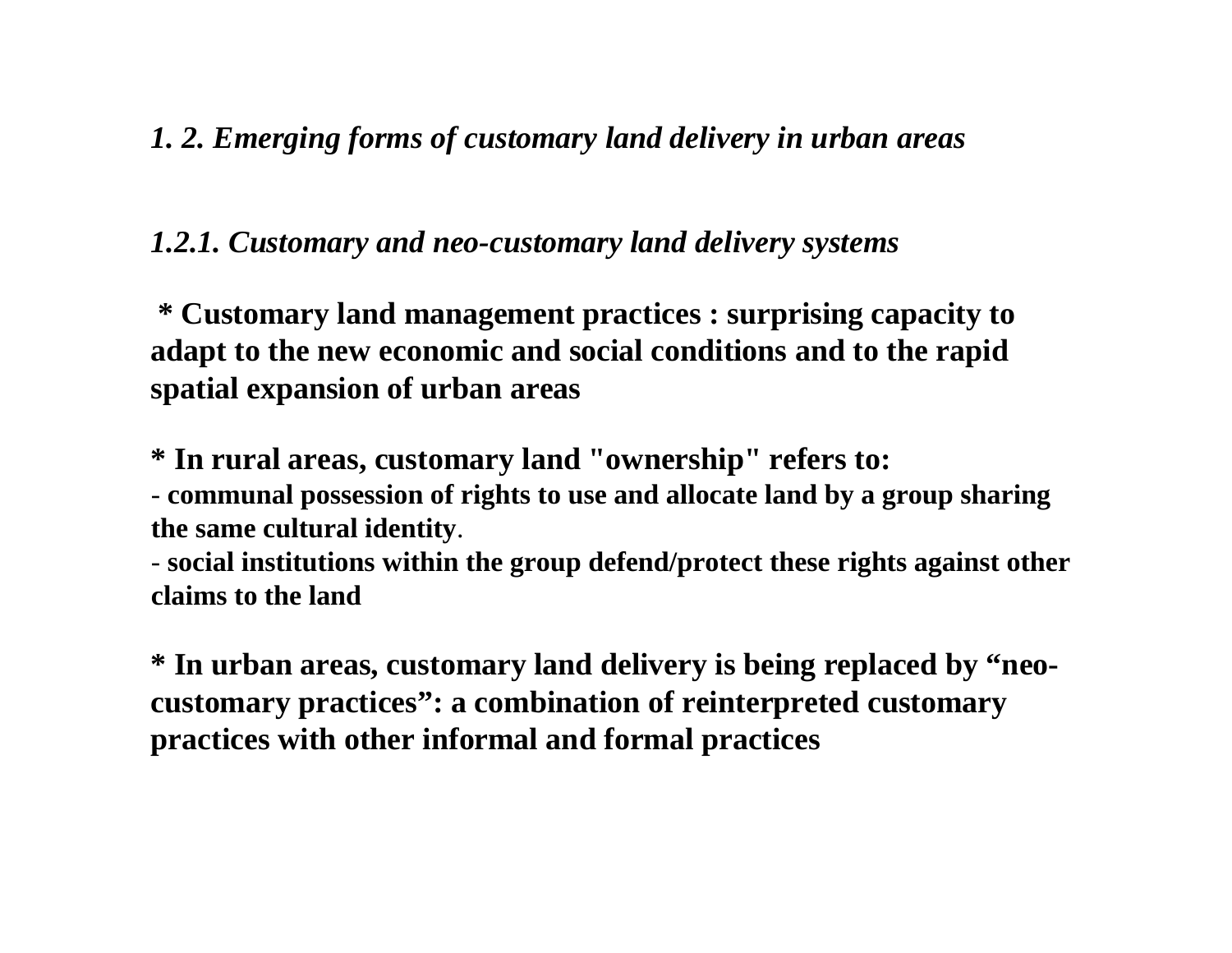**\* Neo-customary land delivery systems include all the stakeholders and all the practices, which claim to be rooted directly or indirectly in the custom**

**\* They work through individuals who sell as market commodities, more land rights that they have received through a customary system. ( commodification of land)**

**\* In many cases, neo-customary systems operate through groups that replicate, at settlement level, familiar elements of customary systems.**

**\* Neo-customary land delivery systems permit a cheap and fast access to land, and often provide a better security of tenure than other informal land delivery systems**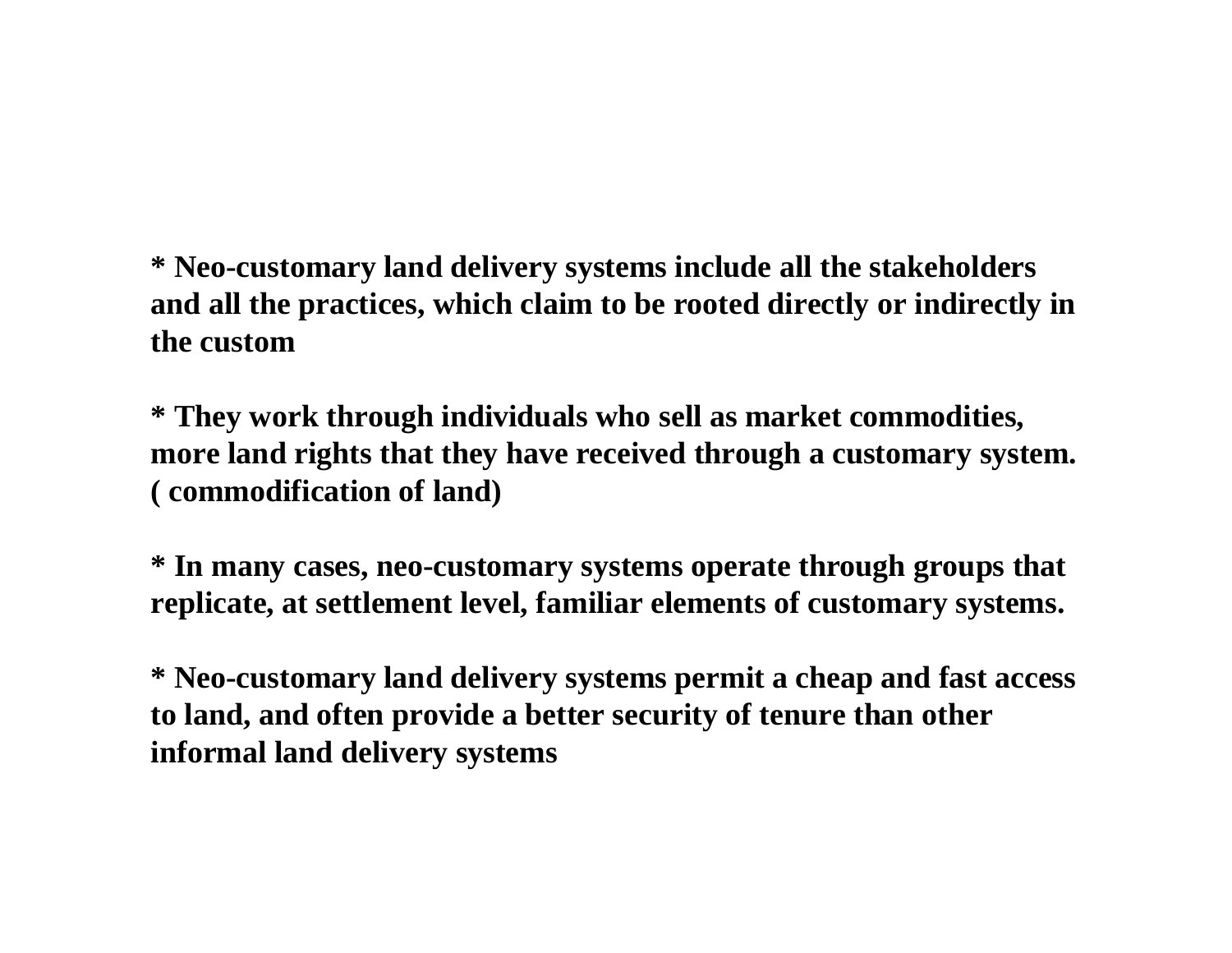#### *1.2.2. Neo-customary and informal land delivery systems*

**The main distinction between neo-customary and informal land delivery systems is the status – the primary tenure right – of the land** 

**\* Land originally delivered was – and usually still remains when not formally registered – under the customary regime (example: Cotonou)**

**\* When land not originally delivered by customary system customary practices can still be identified (example: Nairobi):**

- **Informal rights on land divided among members of a group**

- **Members of the group defend claims to the land by reference to social practices that imitate familiar customary practices**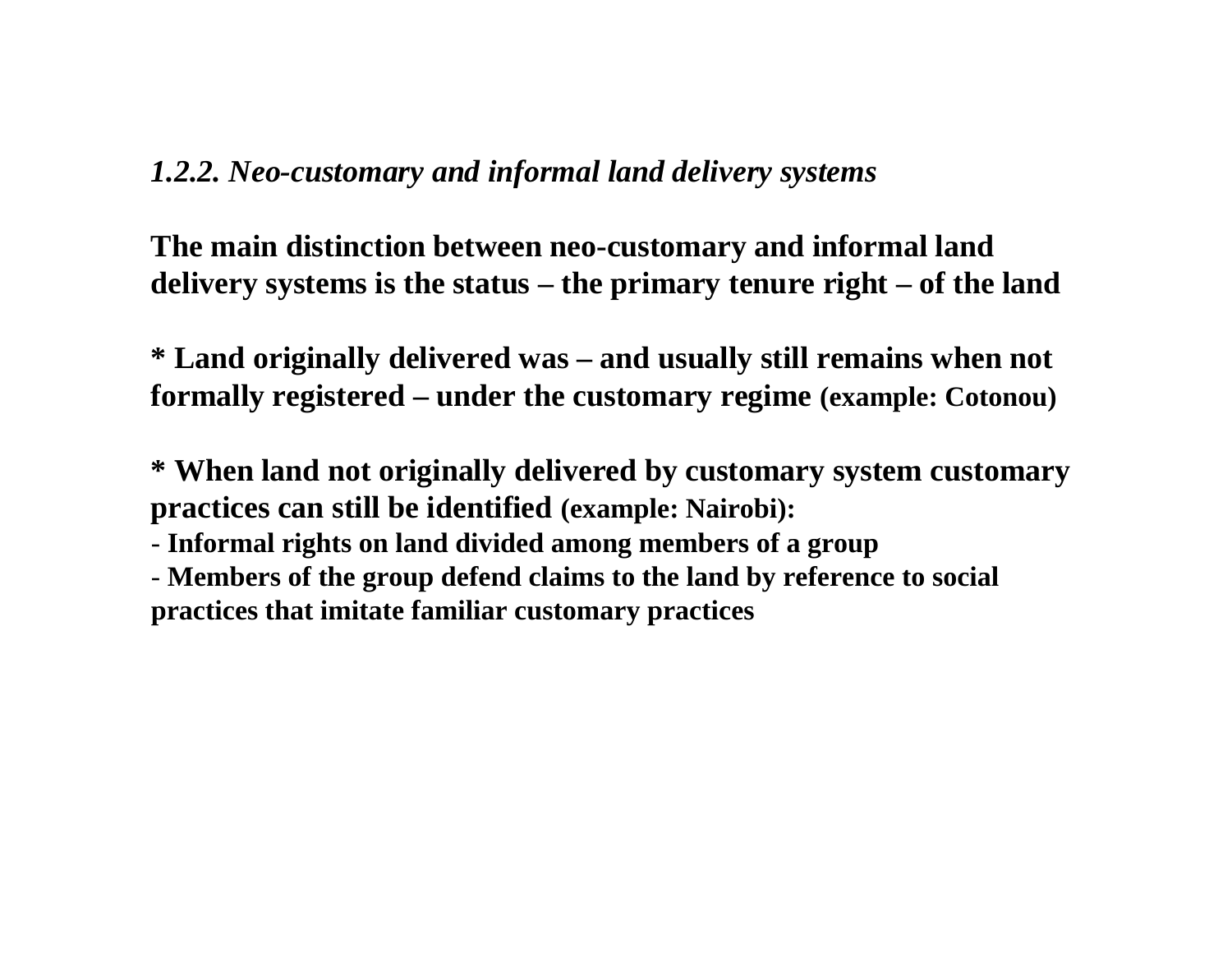*1.3. Scale of the population in cities area relying on customary practices for access to land* 

**\* Between 50% and 90% directly or indirectly** 

\* **Figure is much lower in South Africa**.

- **Concentrated in periphery of towns and cities that are close to former homeland** 

- **In cities surrounded by land under tribal authority (Durban)**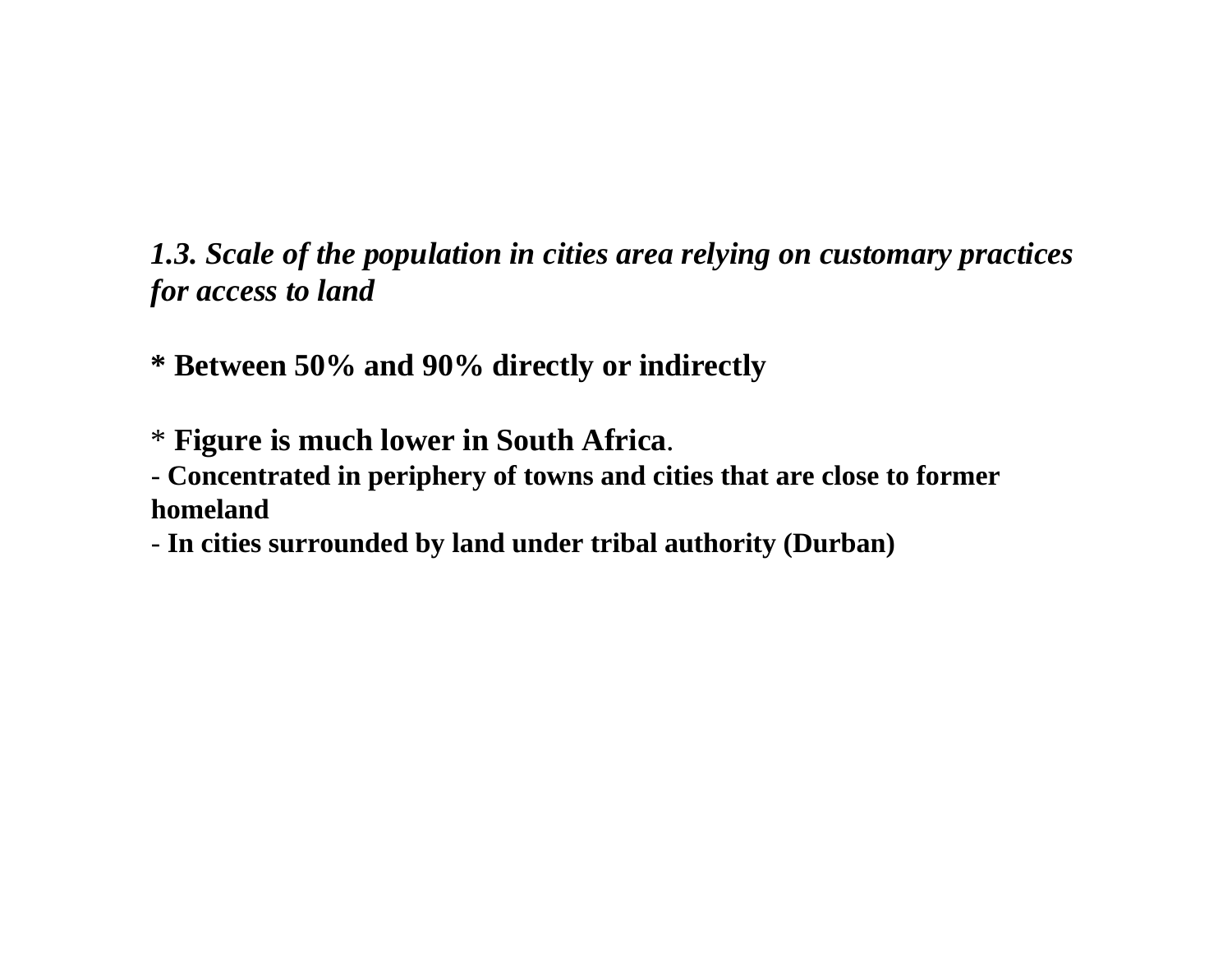**2**

### **CURRENT CHANGES AND TRENDS REGARDING NEO-CUSTOMARY LAND DELIVERY PRACTICES IN URBAN AND SUBURBAN AREAS**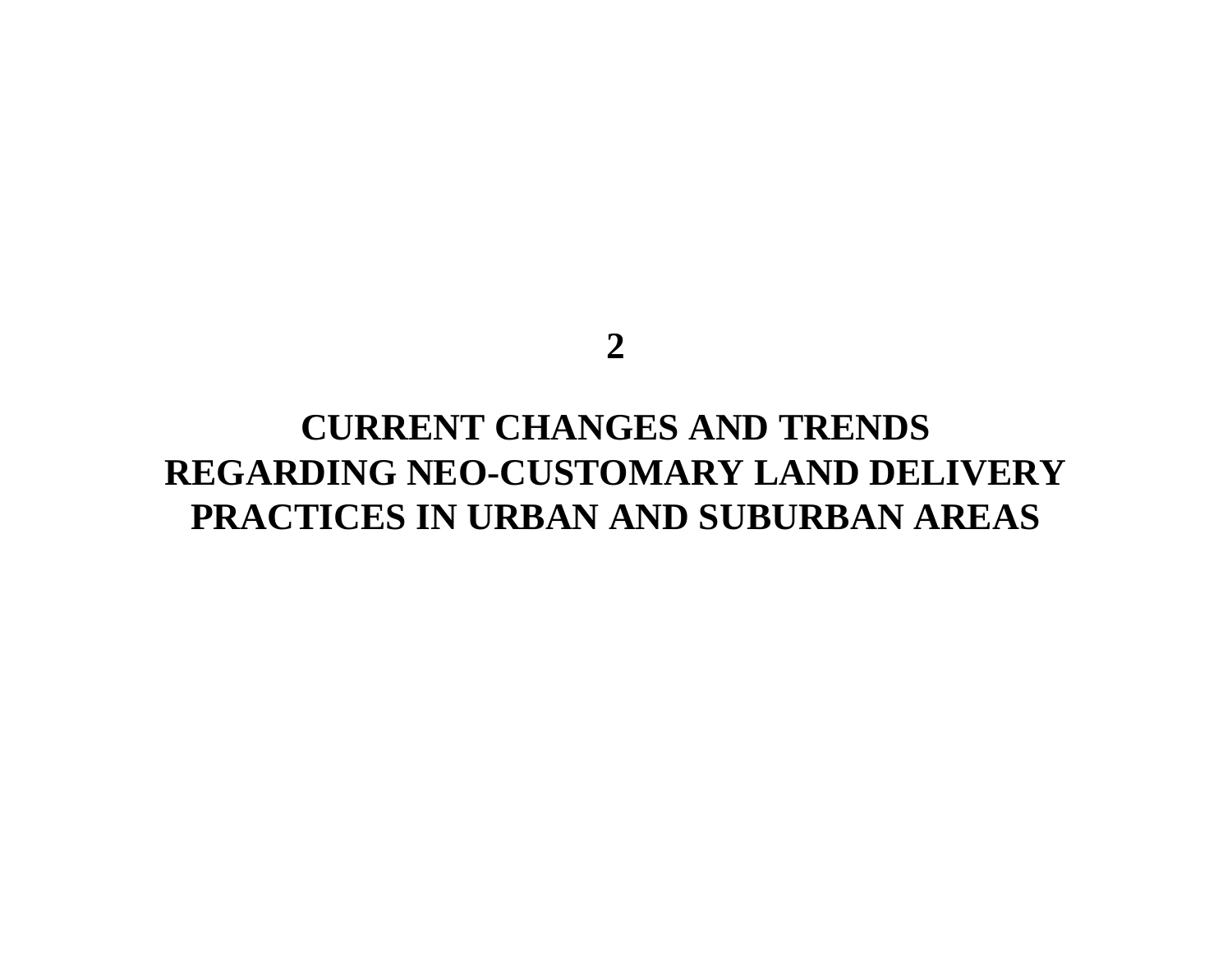#### *2.1. Three main types of situations regarding customary rights:*

**\* Formal government recognition of customary land management (by law and in the Constitutions) I is usually limited to particular types of lands and/or to particular areas/regions (Uganda, Ghana, South Africa)**

**\* Legal recognition of customary system limited to rural areas, but customary land management practices tolerated in suburban areas (Benin, Cameroon, Namibia)**

**\* Customary land management not recognised or strictly limited to rural areas**

**Usually, customary actors can still operate but at their own risk, given the discretionary power of central government regarding land administration (Tanzania, Cameroon, Senegal)**

**Trend over the last decade: de facto recognition of customary rights and practices**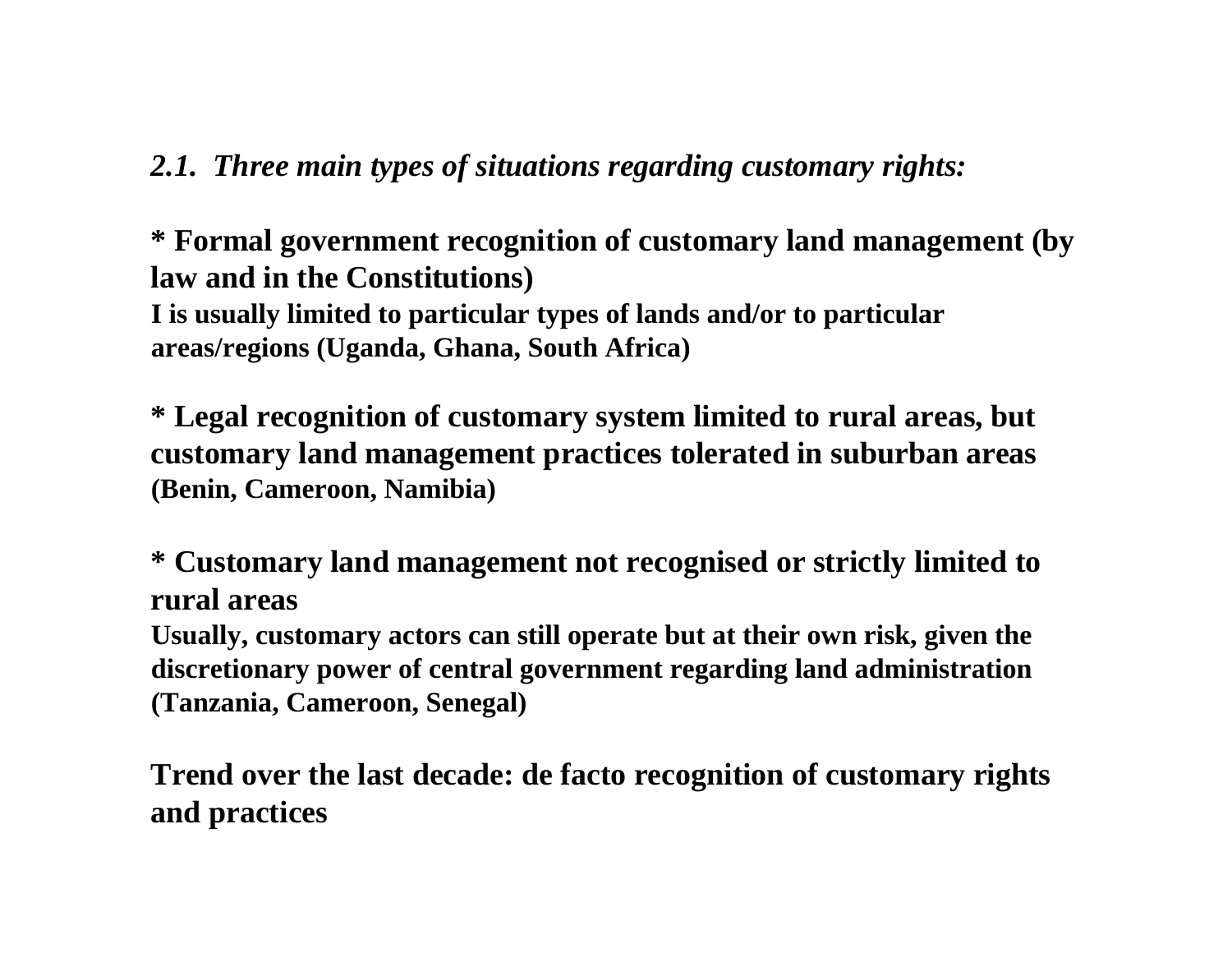*2.2. Converging trends and dynamics in the provision of land for housing over last 15 years (except South Africa)*

**\* State disengagement from the urban land and housing sector**

**\* Public land reserves in urban and suburban areas are drying up**

**\* Emergence of urban middle classes and corresponding demand for urban land** 

**\* Re-emergence of customary claims (Francophone West African countries)**

- **\* Greater tolerance from the State regarding customary practices As a result:**
- **Improved security of tenure**
- **Increased demand from middle income groups**
- **Increases in market price of land**
- **Scarcity of customary land in the nearer urban fringe areas**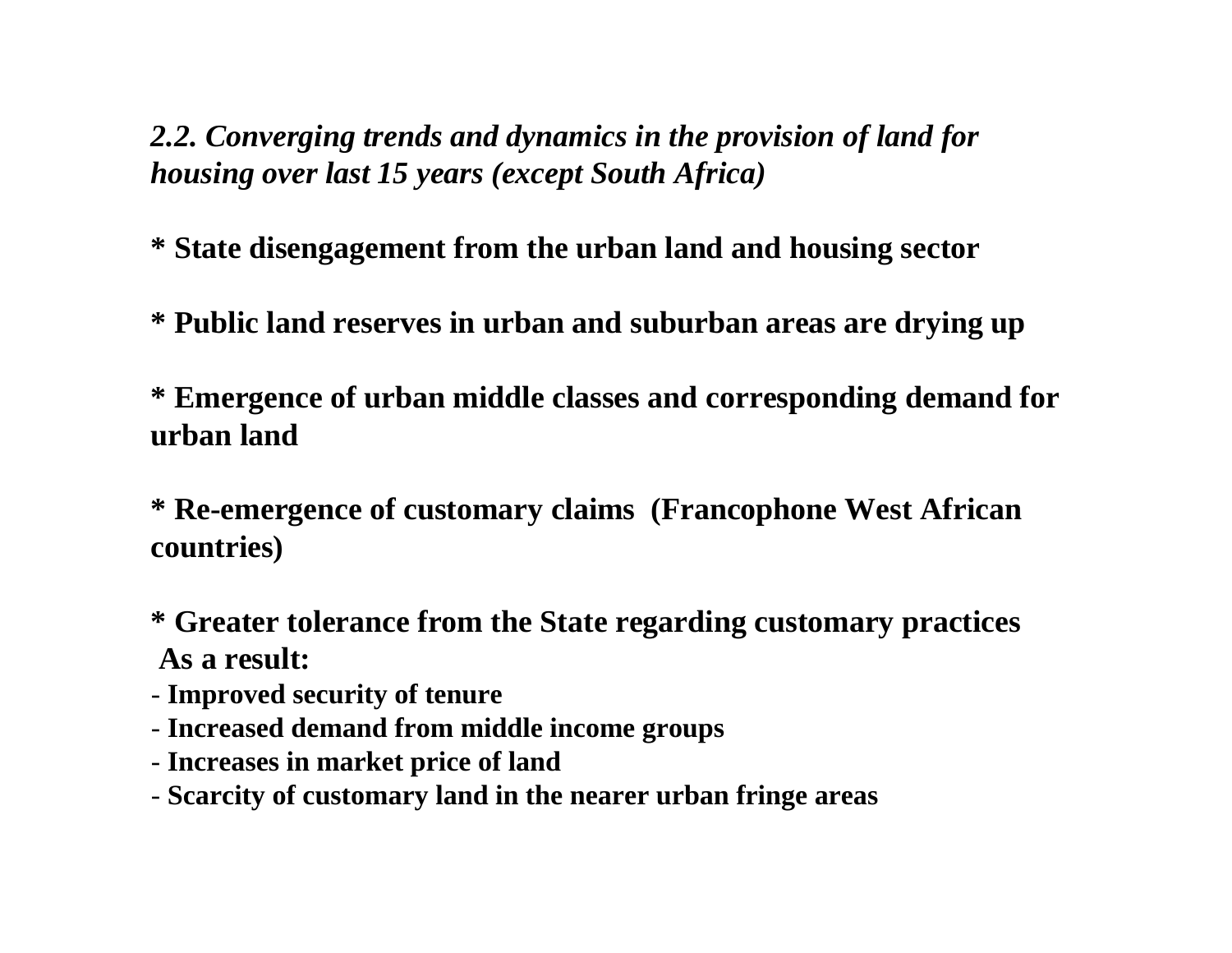**\* Increasingly difficult access to neo-customary land delivery system for urban poor is in sub-urban areas**

**\* Few alternatives:**

- **Squatting, usually on public land**
- **Rental accommodation in formal and informal low income settlements**
	- **- peripheries of the cities**
	- **- in over-crowed areas in city centres**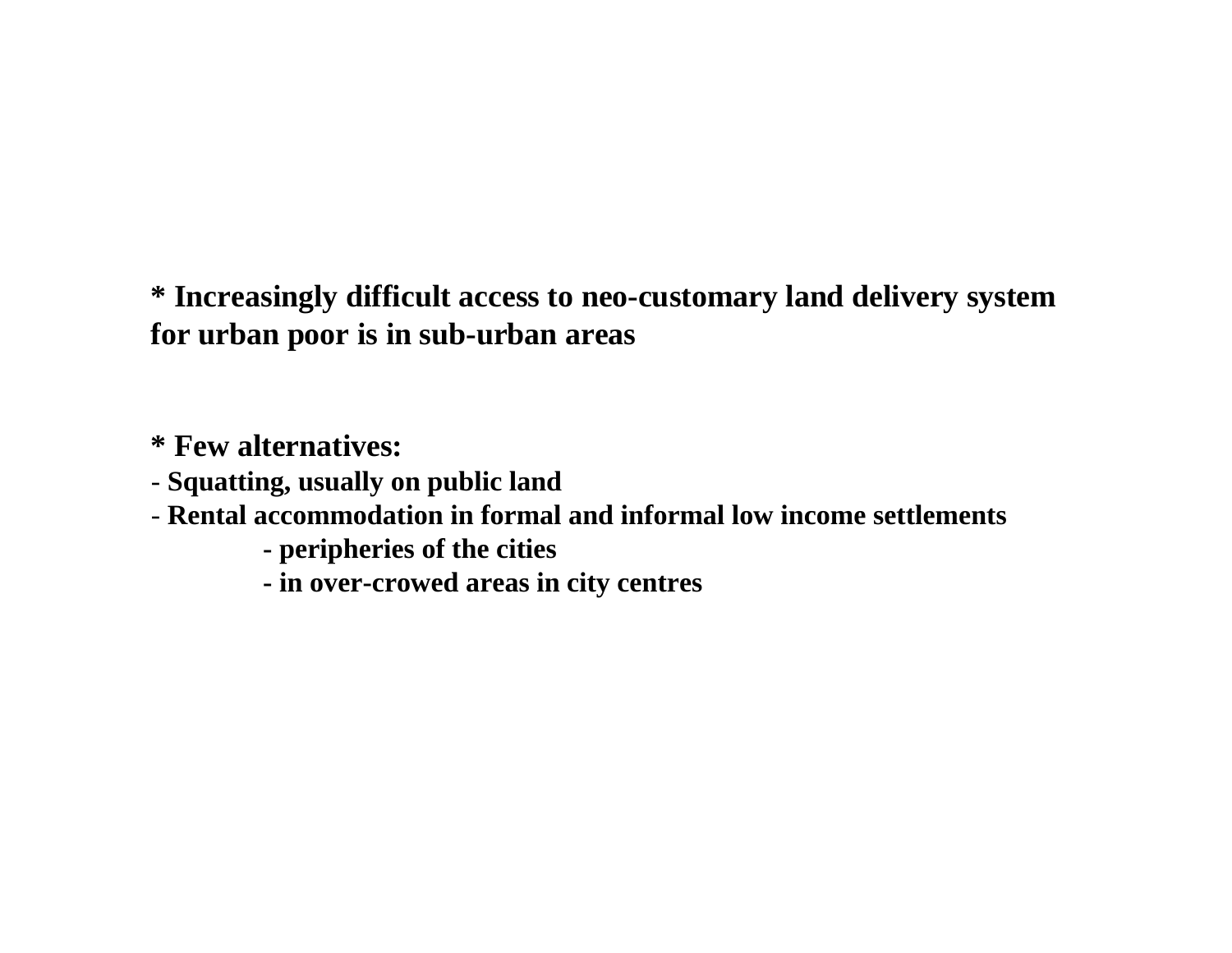*2.3. Two converging dynamics narrowing the gap between formal practices and informal/neo customary practices* 

#### *2.3.1. Dynamics of government institutions*

**\* Contribution of neo-customary actors in the provision of land for housing progressively acknowledged** 

**\* Involvement of local counsellors together with customary actors** 

**\* Simplification of conventional registration and titling processes and new forms of evidence regarding customary land rights**

**\* Introduction of new tenure types under new land laws codes(Uganda, Ghana, and South Africa). Occupancy rights, anti-eviction rights and family or group rights** 

**\* Result: neo-customary actors are now providing land with rather sound de facto security of tenure**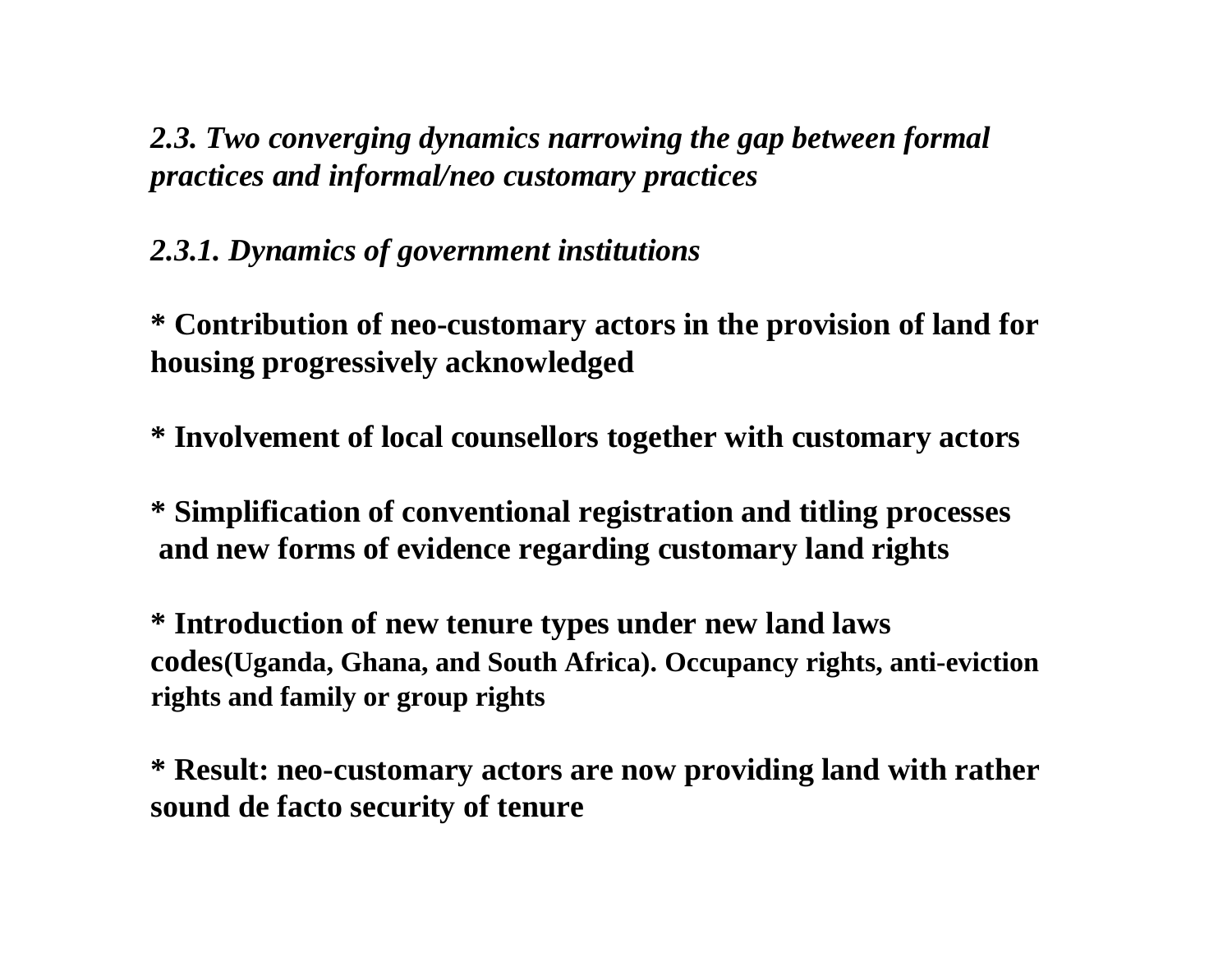#### *2.3.2. Dynamics of neo-customary actors and of communities living on land delivered by neo-customary systems*

**Increasing acceptance to comply with a minimum set of rules** 

- **\* Land transactions being progressively formalised:**
- **Institutionalising the use of witnesses to land transactions**
- **Transaction authenticated by local/central government administrations**
- **Keeping records of land transfers and transactions**
- **\* Elements of planning being incorporated:**
- **Compliance with layout plans (Uganda, Kenya)**
- **Intervention of professional surveyors (Francophone countries)**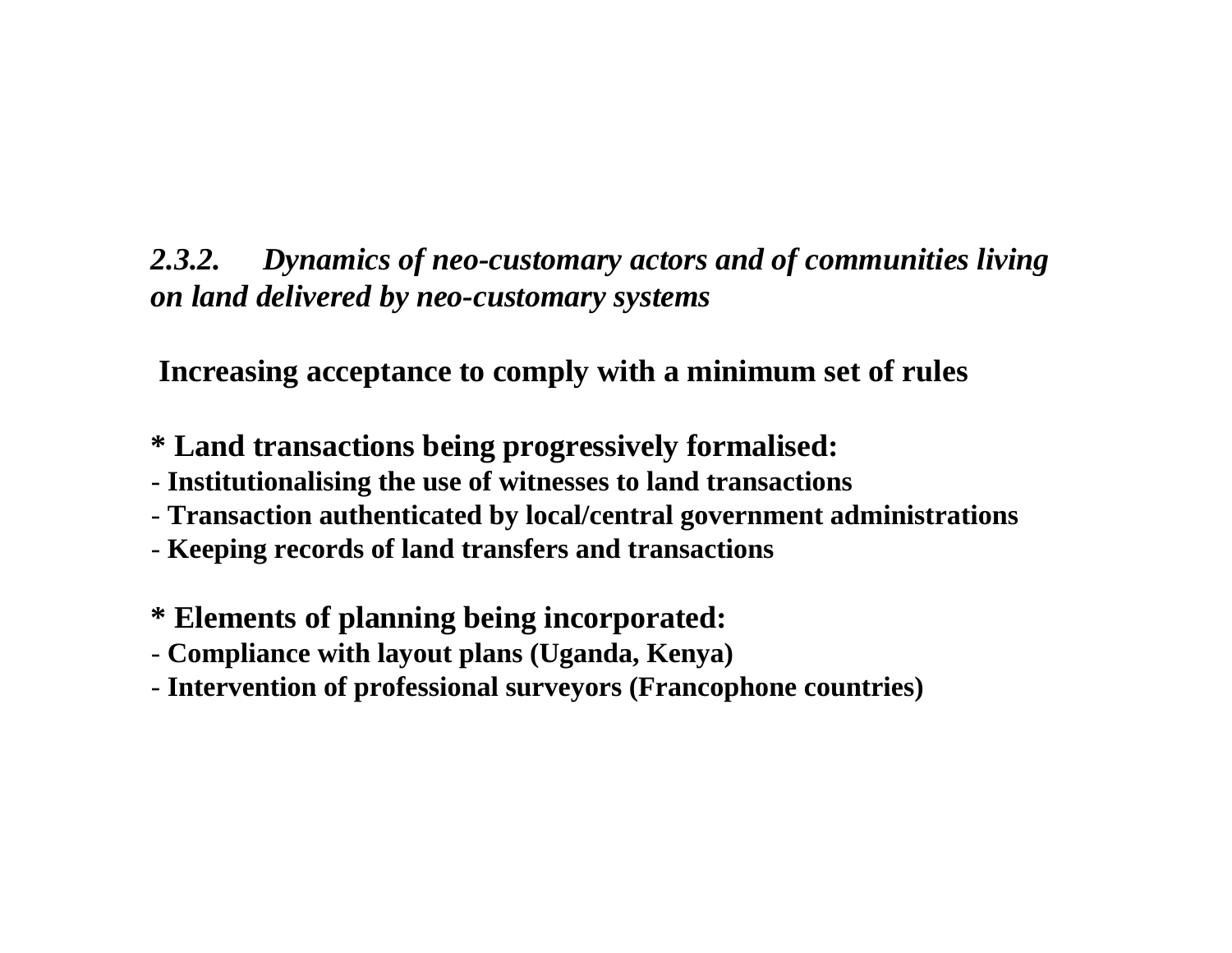#### *2.3.3. Limits of these converging trends.*

#### **\* Resistance of government institutions**

**- Centralist administrative tradition and resistance to decentralisation** 

- **Widespread corruption and illicit practices in land administration**
- **- Conventional land registration and titling systems are still too complicated and too expensive (especially for the poor)**

**- Lack of appropriate LIS and cadastres**

**\* Erosion of neo-customary system** 

- **Drying up of customary land reserves in inner fringes of cities.**

- **Planning and environmental problems due to lack of resources, technical culture, skill and know-how** 

- **Marginalisation of neo-customary owners by intermediaries, brokers, and informal land developers**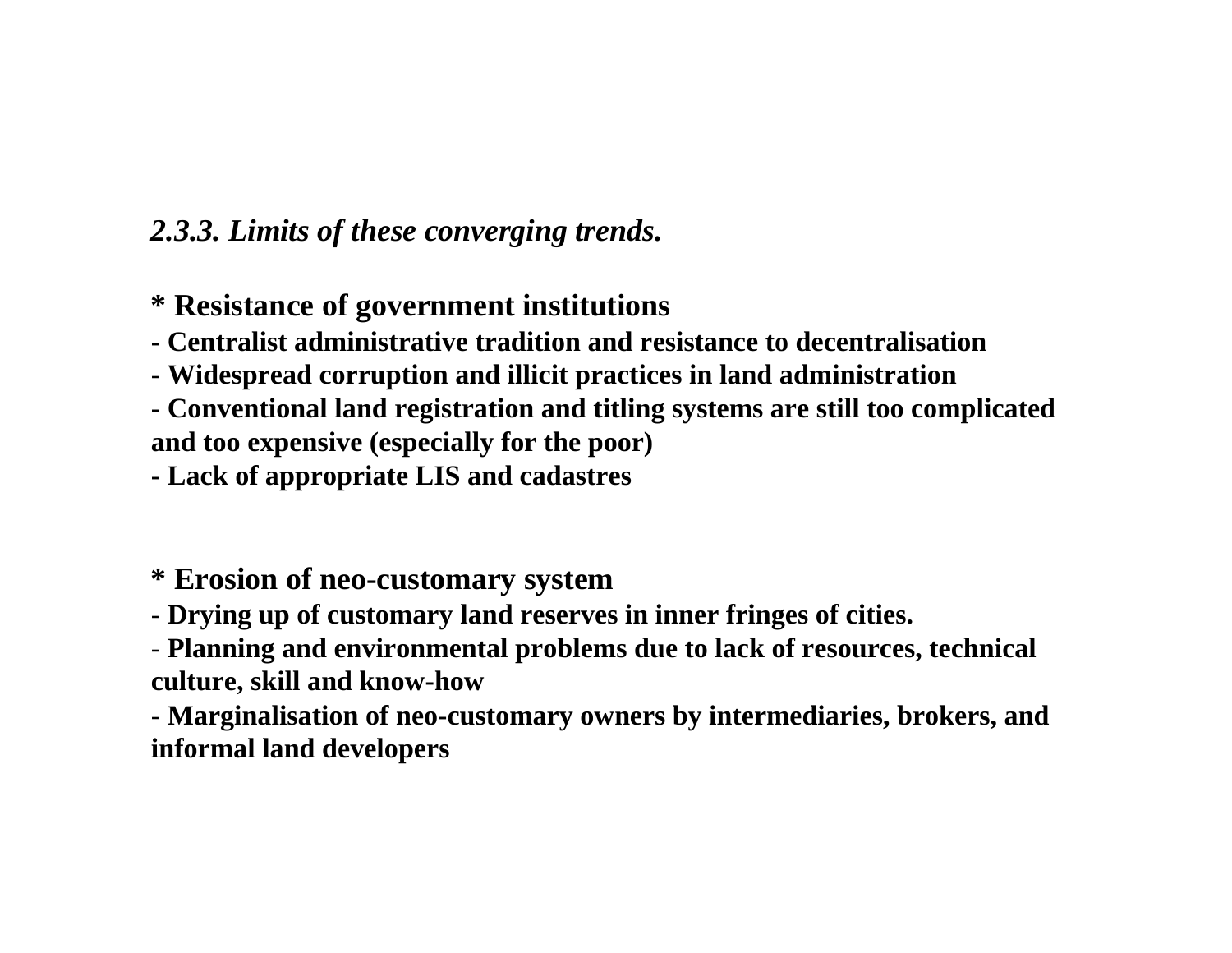#### **3**

### **ARE CUSTOMARY LAND DELIVERY SYSTEMS VIABLE AND SUSTAINABLE ALTERNATIVES TO FORMAL SYSTEMS IN PROVIDING ACCESS TO URBAN LAND FOR THE POOR?**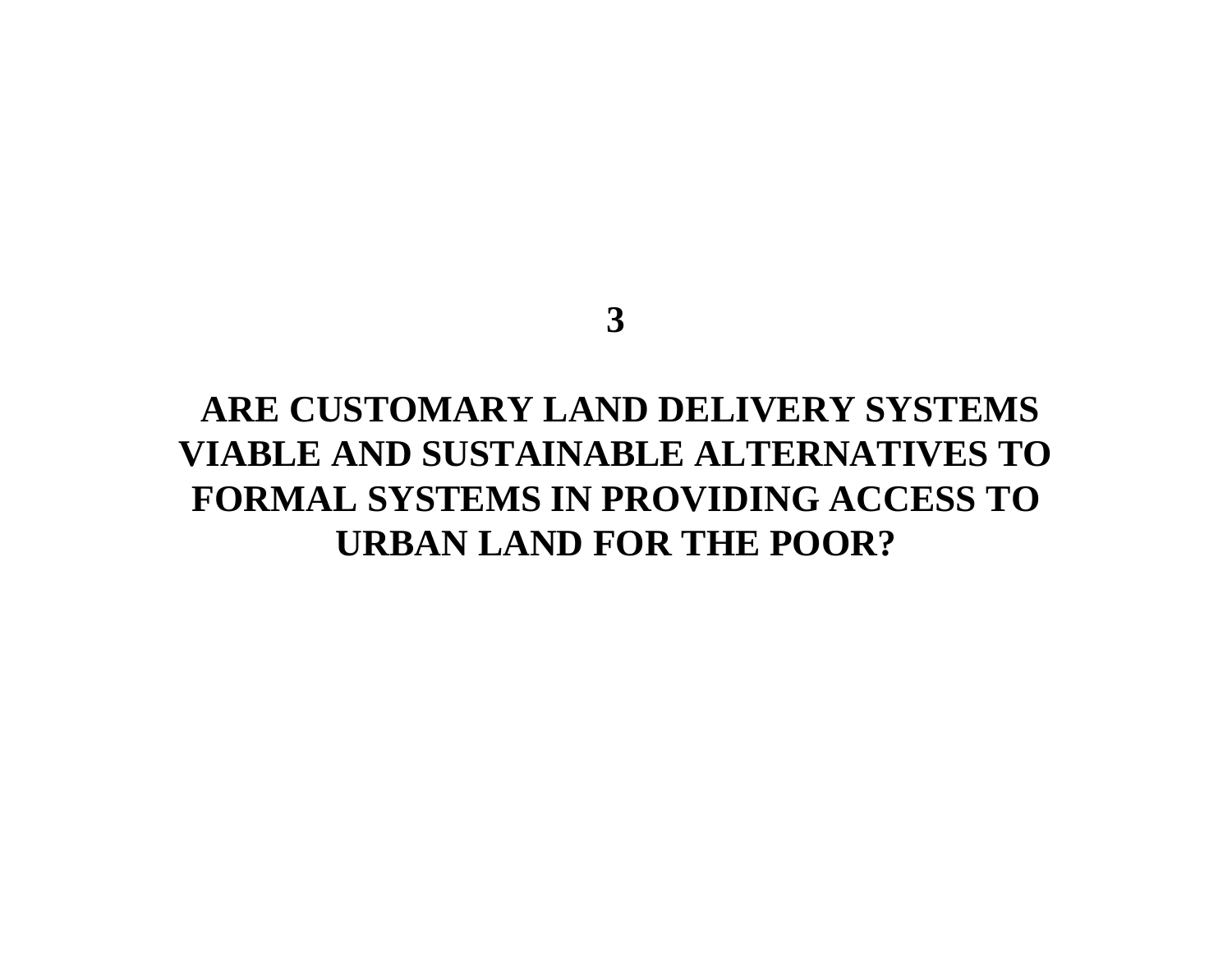*3.1. Viability of neo-customary land delivery systems and practices is debatable on the following:* 

**\* Quantity delivered**

- **Strong and effective enough to be an alternative to formal systems**

**\* Long-term viability as well as their effectiveness for reaching the poor** 

- **Must be questioned in the absence of appropriate public policies**

**\* Supply of land**

- **Remaining customary land reserves further and further away from cities** 

**\* Provision of basic services**

- **Severe shortcoming: inability to provide land with adequate services (keep land development costs as low as possible, and proceed as rapidly as possible)** 

**- Only some are moving toward more co-operation**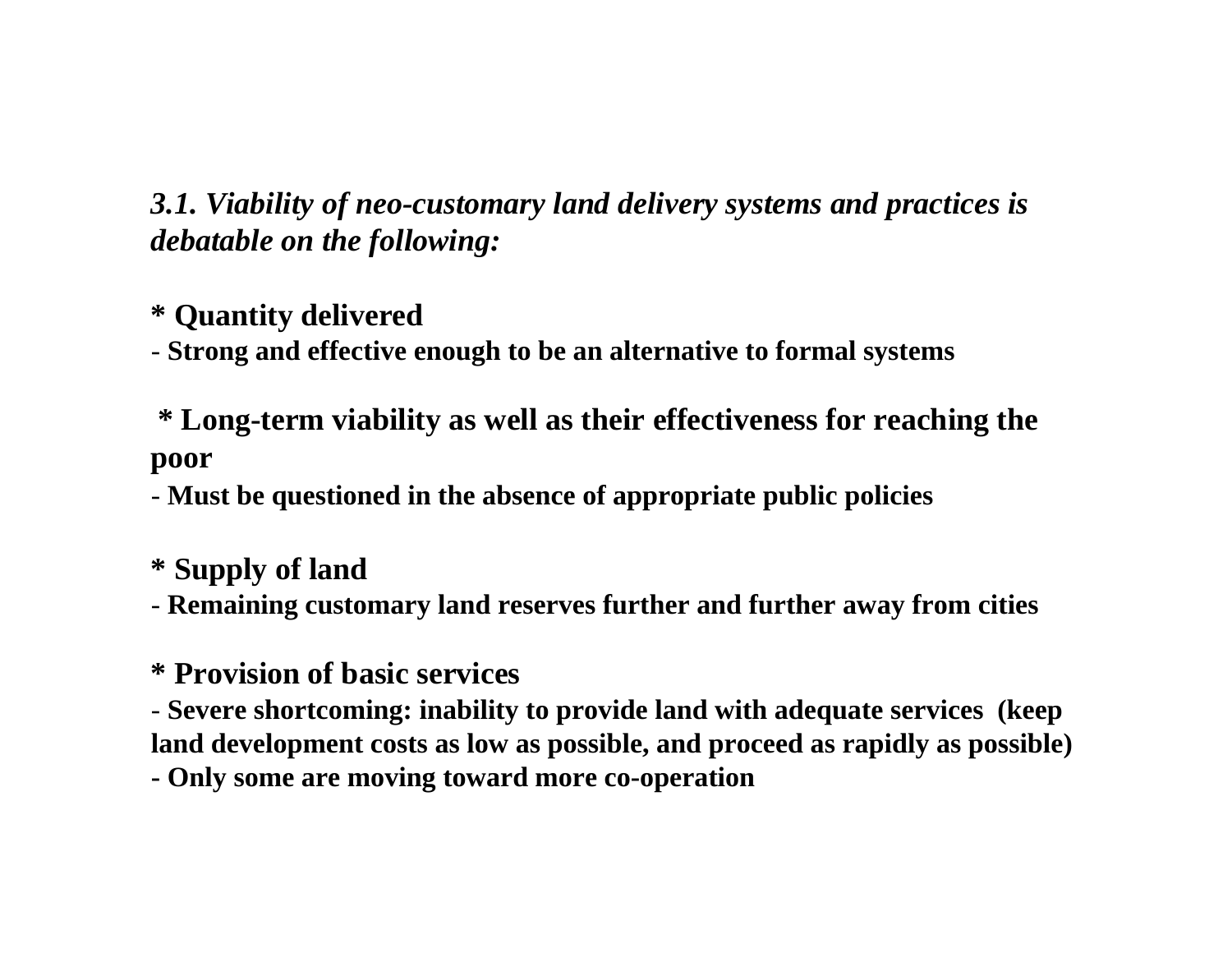#### *3.2. Sustainability of neo-customary land delivery systems ?*

#### **\* Layout and planning**

- **Land use and spatial growth patterns not compatible with long term planning objectives**

- **Consequences: spatial planning and environmental problems with serious implications for housing development and infrastructure provision, at settlement as well as at city levels**

- **\* Accelerated urban sprawling**
- **Clearly associated with neo-customary land developments**
- **Encouraged by:**
- **steady increase in the price of urban land close to cities boundaries,**
- **absence of constraining regulations in areas that are not included within municipal boundaries**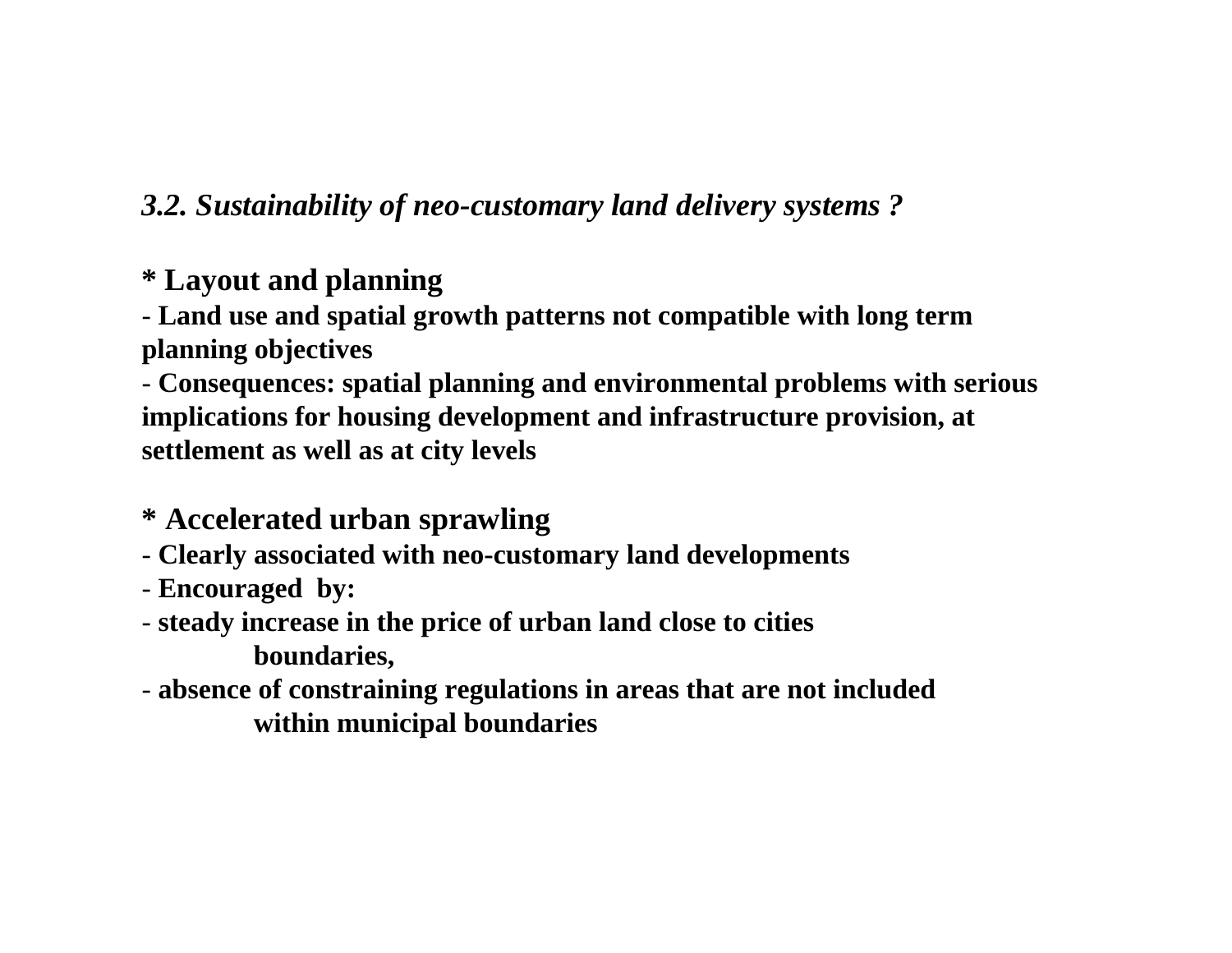*3.3. Accessibility to the urban poor*

**\* Neo-customary systems increasingly respond to the demand from middle and low-middle income groups, which have no access to public land and housing development projects** 

**\* They are less and less effective in reaching poor people in urban areas**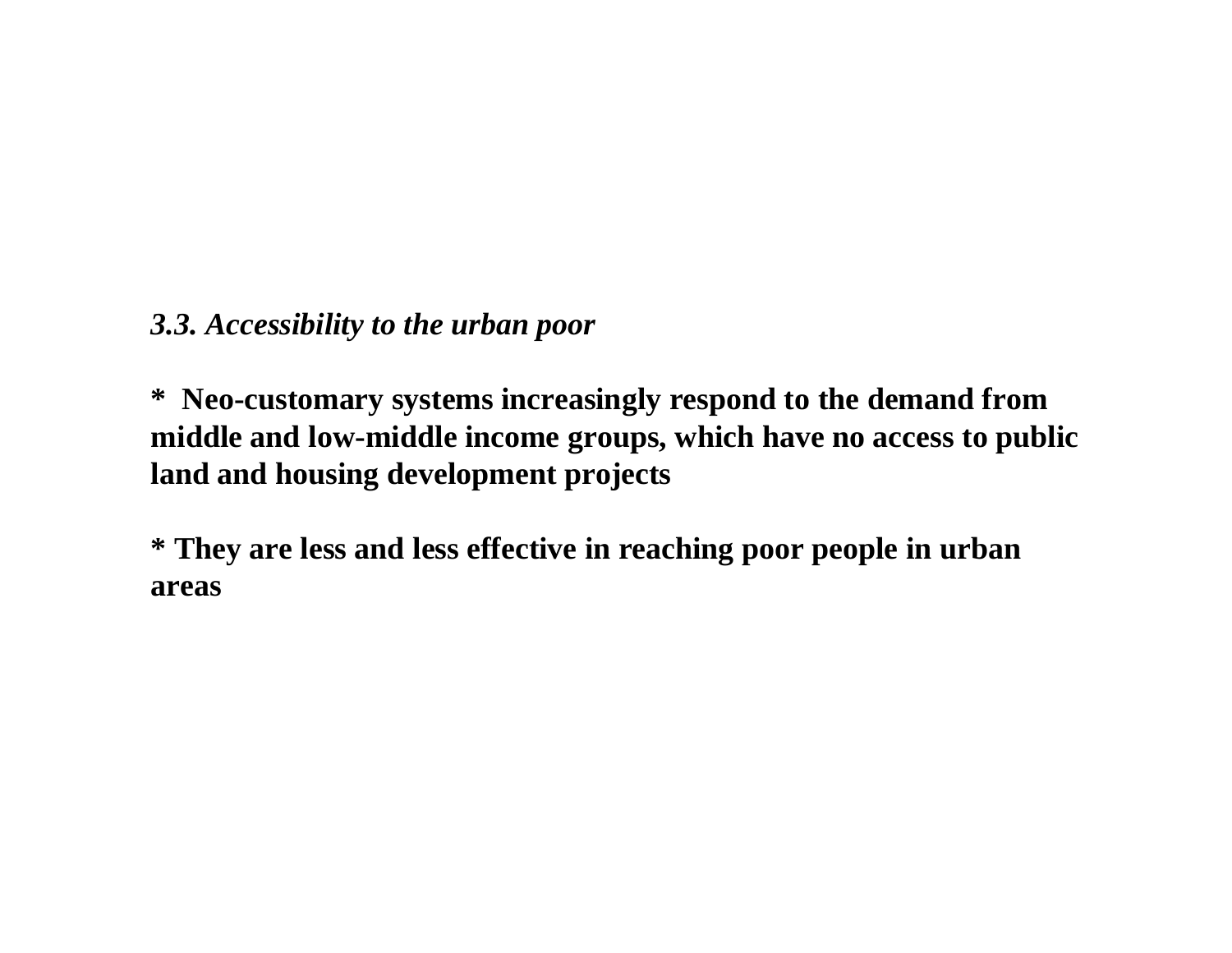*3.4. Dealing with neo-customary land delivery systems: current shifts in public policies* 

**\* Basic contradiction of all policies aiming to improve the performance of neo-customary land delivery systems:** 

**\* Formal recognition, not only tolerance, will probably cause loos of main advantages to low-income people** 

- **fast**
- **simple**
- **cheap delivery**

**\* Through non recognition, public authorities deny themselves the possibilities to influence neo-customary practices and dynamics, and their major shortcomings**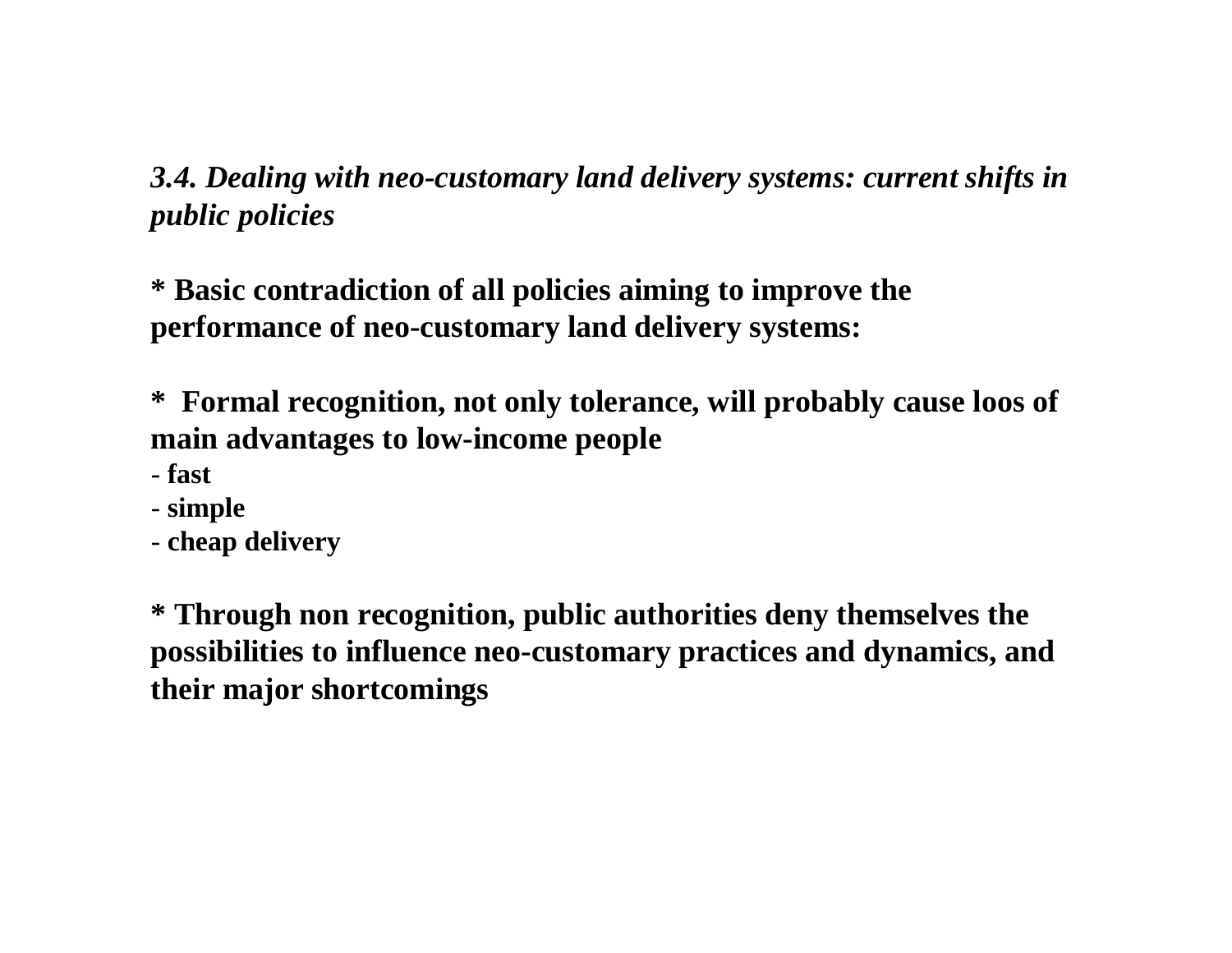#### *3.5. What public policies should pay particular attention to*

**\* Land surveying, land records and registration**

**- Removethe obstacles posed by non-adapted land information systems**

**\* Inclusive administrative practices are more important than formal legal recognition of neo-customary land delivery practices (Example: Benin)**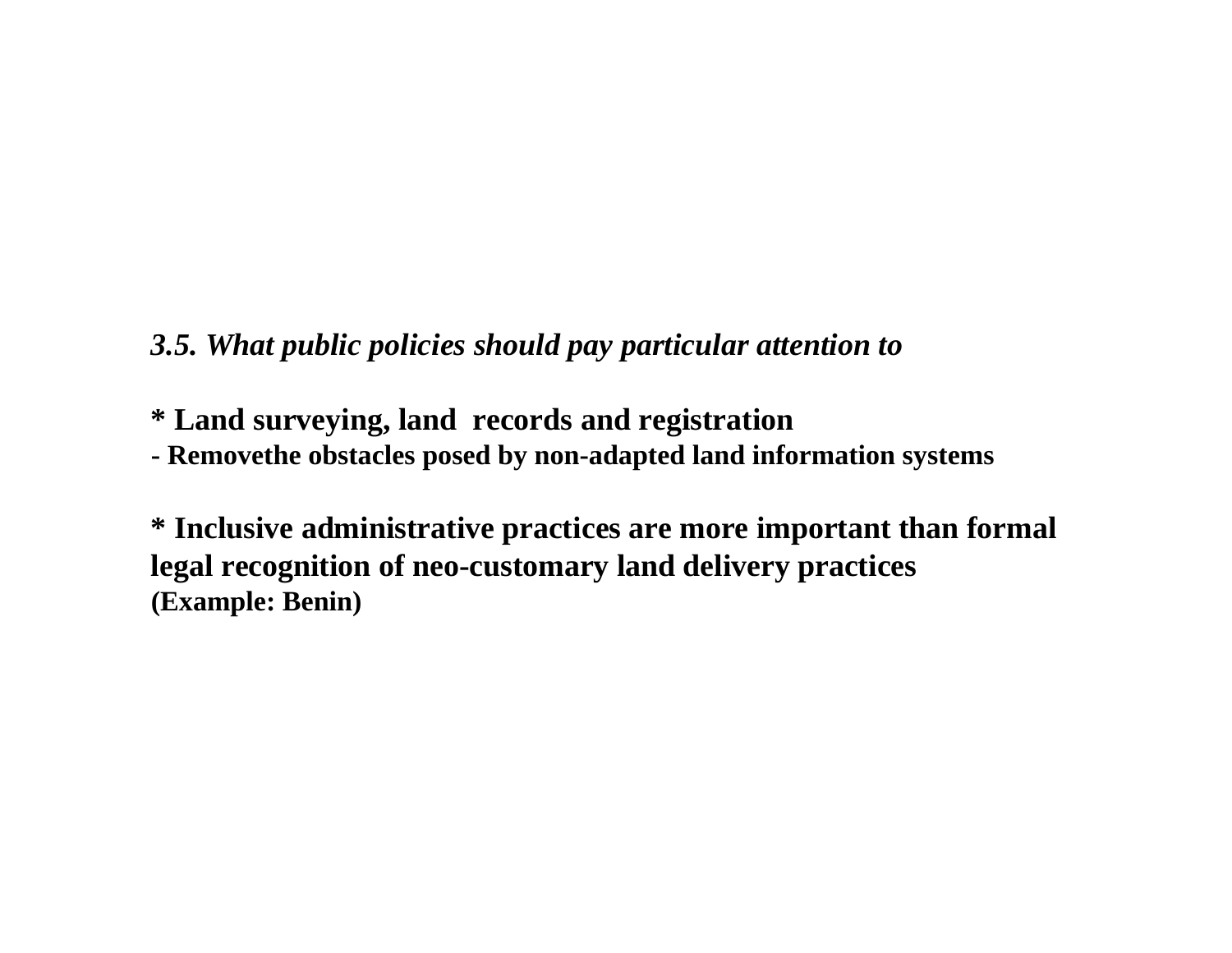**\* Need for ad hoc institutions or administrative procedures and practices are needed, especially at local/municipal levels,**

- **to ensure compatibility between formal and neo-customary land management**

- **to limit negative impact of neo-customary land delivery shortcomings on planning, environment and provision of services (examples: South Africa, Ghana and Benin)**

**\* Co-operation between CBOs, public authorities and other stakeholders essential for increasing access to services and improving environmental conditions**

- **- conflicts resolution**
- **advisory planning**
- **incremental service delivery**